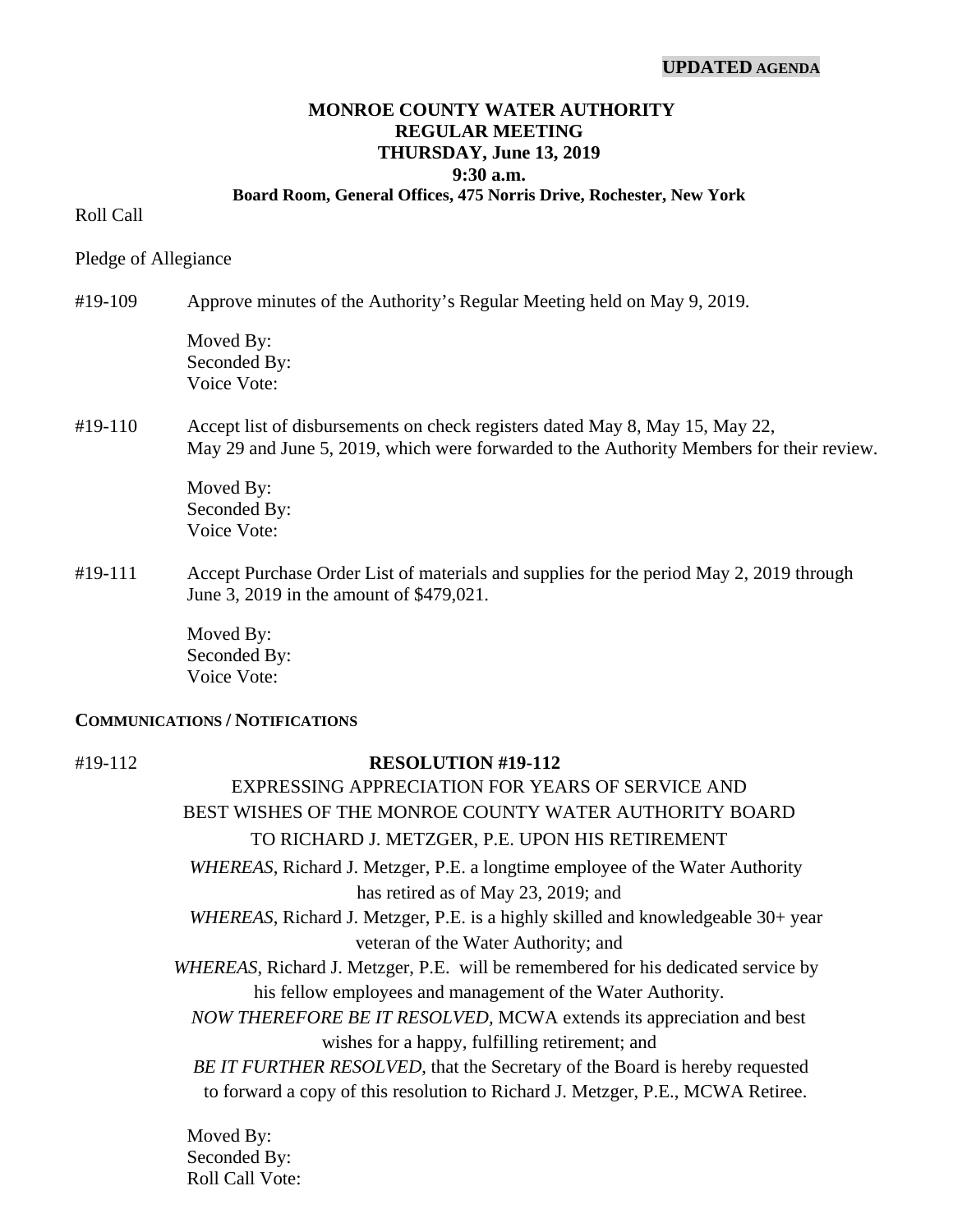#19-113 Confirm the following personnel appointment pending approval and pursuant to the Rules and Regulations of the Monroe County Civil Service Commission:

> **Title Change of Michael DiGrazio** from Heavy Motor Equipment Operator to the title of Utility Worker effective May 20, 2019 at Salary Schedule 4, Group 3, Step 1.

Moved By: Seconded By: Roll Call Vote:

#19-114 Confirm the following personnel appointment pending approval and pursuant to the Rules and Regulations of the Monroe County Civil Service Commission:

> **Provisional Appointment of Jeffrey Korber** to the title of Engineering Technician, effective July 1, 2019 at Salary Schedule 5, Group 4, Step 1.

Moved By: Seconded By: Roll Call Vote:

#19-115 Confirm the following personnel appointment pending approval and pursuant to the Rules and Regulations of the Monroe County Civil Service Commission:

> **Promotional Appointment of Sean Ramsey** to the title of Distribution Maintenance Mechanic, effective June 17, 2019 at Salary Schedule 4, Group 6, Step 7.

Moved By: Seconded By: Roll Call Vote:

#19-116 Confirm the following personnel appointment pending approval and pursuant to the Rules and Regulations of the Monroe County Civil Service Commission:

> **Promotional Appointment of Jeffrey Dewey** to the title of Distribution Maintenance Mechanic, effective June 17, 2019 at Salary Schedule 4, Group 6, Step 6.

Moved By: Seconded By: Roll Call Vote:

#19-117 Confirm the following personnel appointment pending approval and pursuant to the Rules and Regulations of the Monroe County Civil Service Commission:

> **Promotional Appointment of Jason Hanlon** to the title of Distribution Maintenance Mechanic, effective June 17, 2019 at Salary Schedule 4, Group 6, Step 7.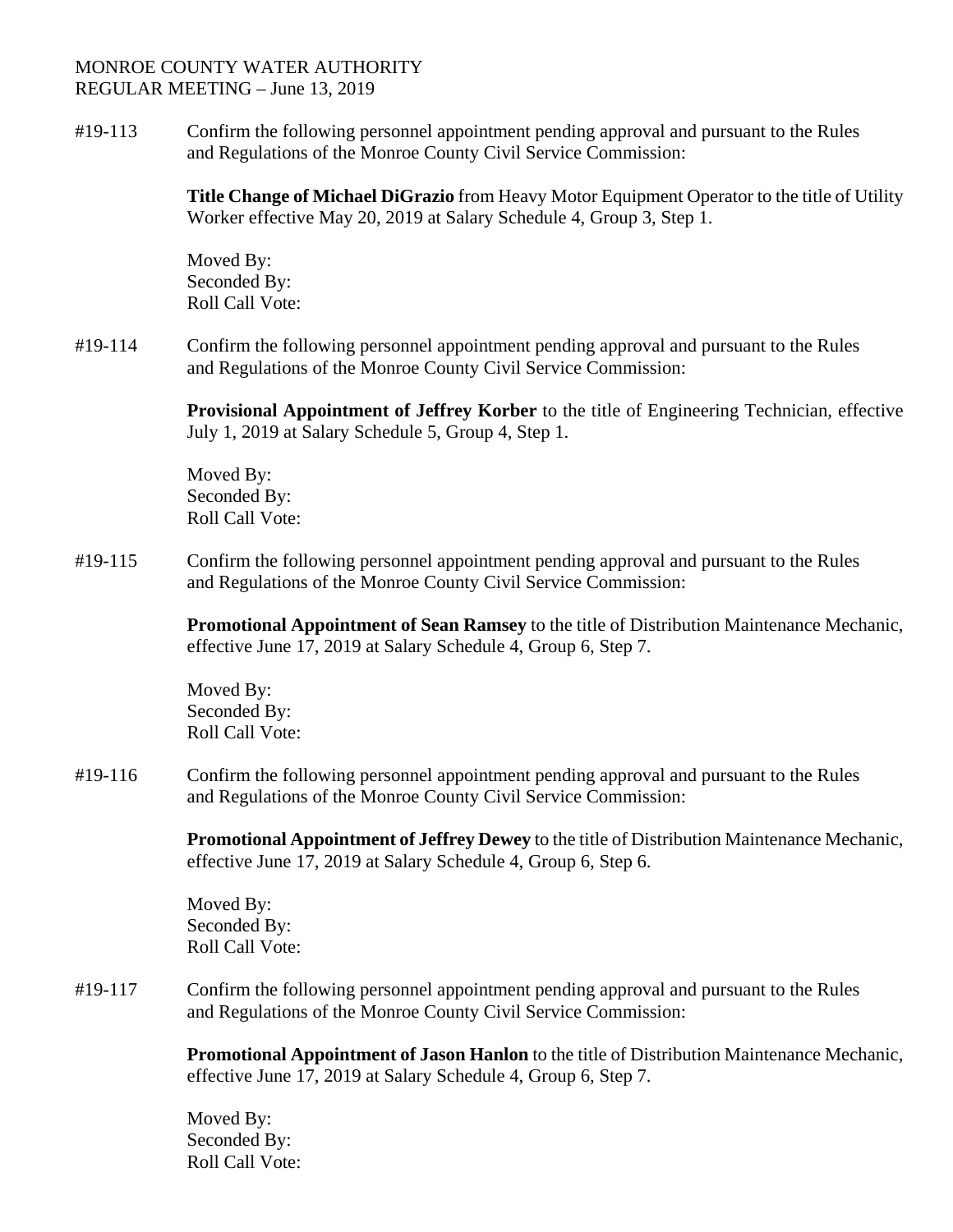#19-118 Confirm the following personnel appointment pending approval and pursuant to the Rules and Regulations of the Monroe County Civil Service Commission:

> **Appointment of Joshua Stirk to the title of Laborer** in the Facilities, Fleet and Operations Department working with Distribution Maintenance effective July 1, 2019 at Schedule 4, Group 1, Step 1.

Moved By: Seconded By: Roll Call Vote:

#19-119 Confirm the following personnel appointment pending approval and pursuant to the Rules and Regulations of the Monroe County Civil Service Commission:

> **Probationary Promotion of Ulysses Ashburn** to the title of Senior Construction Inspector, effective June 17, 2019 at Salary Schedule 5, Group 4, Step 9.

Moved By: Seconded By: Roll Call Vote:

#19-120 Confirm the following personnel appointment pending approval and pursuant to the Rules and Regulations of the Monroe County Civil Service Commission:

> **Appointment of Daniel Austin** to the title of Laborer in the Facilities, Fleet and Operations Department at an hourly rate of \$17.14 effective June 10, 2019. This Resolution supersedes Resolution #19-094 (ref: 5/9/19).

Moved By: Seconded By: Roll Call Vote:

#19-121 **Authorize the award of a unit price contract** for the Lake Road & White Road Water Main Replacement – Rebid to the low, responsive, responsible bidder, Villager Construction, Inc., in the bid amount of \$1,298,154.

> Moved By: Seconded By: Roll Call Vote:

#19-122 **Authorize the purchase of Concrete Mixes Delivered** (Delivered Concrete to various sites as needed) utilizing Monroe County Contract – Concrete Mixes Delivered – Contract No. 0414-18, #4700007454 (currently held by Manitou Concrete) for an estimated amount of \$50,000 through the contract period ending April 30, 2020.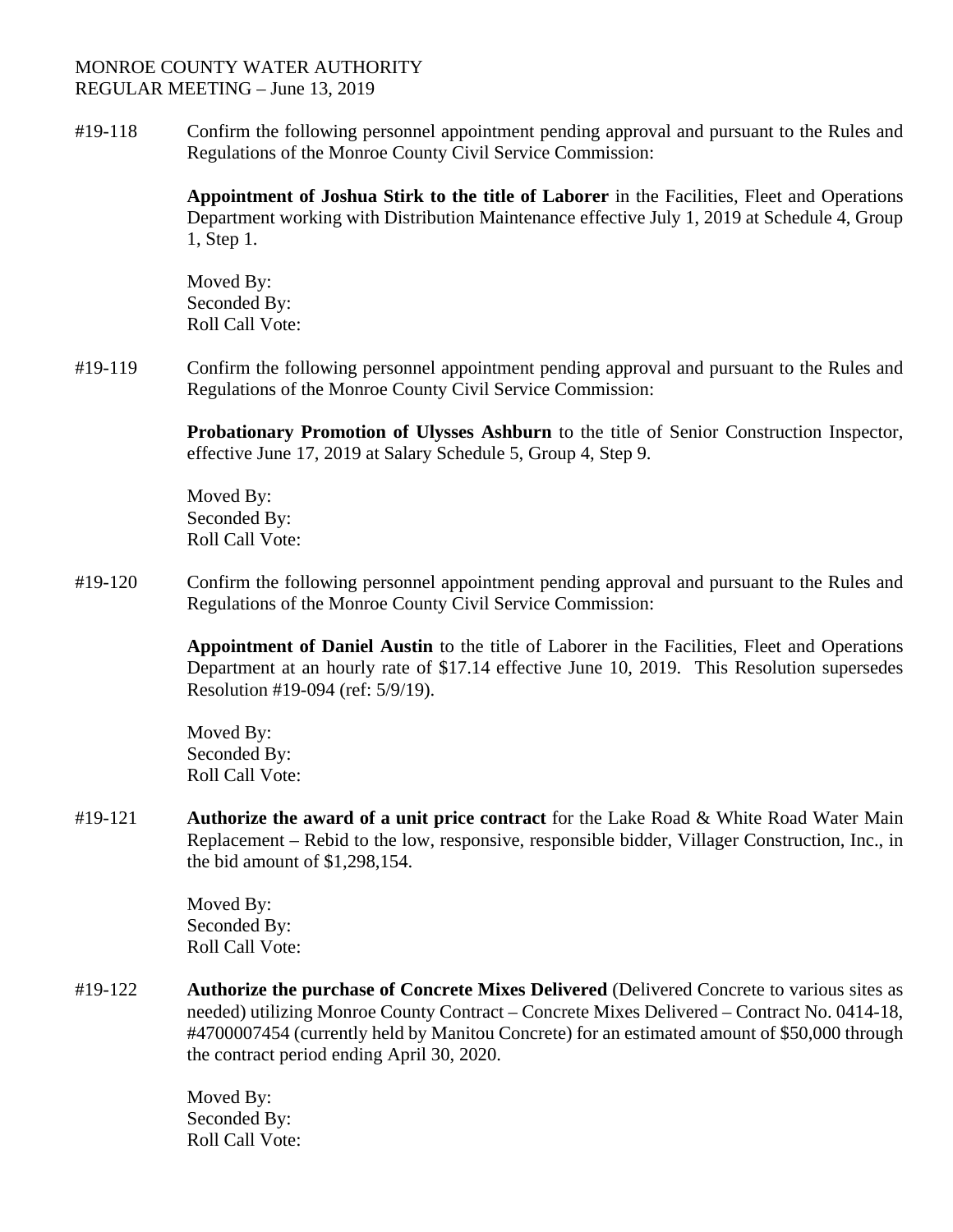#19-123 **Authorize the use of Monroe County Contract – Tree Removal, Tree Trimming & Stump Removal Services** Contract No. BP-0314-19 #4700007518 (currently held by Terry Tree Service) for routine and emergency tree services as needed, for an approximate cost of \$75,000 through the contract period ending April 30, 2020.

> Moved By: Seconded By: Roll Call Vote:

#19-124 **Authorize bid award for the purchase for two (2) new 2019 Knapheide Line Bodies**, from the low responsive, responsible bidder, CB Truck Bodies  $\&$  Equipment in the bid amount, which includes the removal and disposal of old bodies and installation of new bodies, of \$102,108.

> Moved By: Seconded By: Roll Call Vote:

#19-125 **Authorize the award of a unit price contract for Sodium Permanganate** to the low responsive, responsible bidder, Shannon Chemical, in the bid amount of \$7.77/gallon for a oneyear term with the option to extend for four additional one-year terms if mutually agreeable with a price escalation of no more than 3% per year of extension.

> Moved By: Seconded By: Roll Call Vote:

#19-126 The Members of the Authority expressly make the following determinations for all awards of Procurement Contracts made during this meeting: (i) the proposed awardee has been found to be responsible; (ii) the proposed awardee complied with the State Finance Law provisions regarding Permissible Contacts (as defined in the Authority's Procurement Disclosure Policy); (iii) the proposed awardee has (or will prior to the final award being effective) complied with the State Finance Law provisions that require disclosure of all information required to be in the Authority's Solicitation Materials (as such term is defined in the Authority's Procurement Disclosure Policy); and (iv) the procurement process did not involve conduct that is prohibited by the Public Officers Law, the Authority's Procurement Disclosure Policy, and the Authority's Code of Ethics and Conflict of Interest Policies.

> Moved By: Seconded By: Roll Call Vote:

#19-127 **Authorize the Executive Director to enter into an Agreement with the New York Power Authority for Advisory Services** in connection with a proposed solar installation at MCWA's site at 2842 Penfield Road.